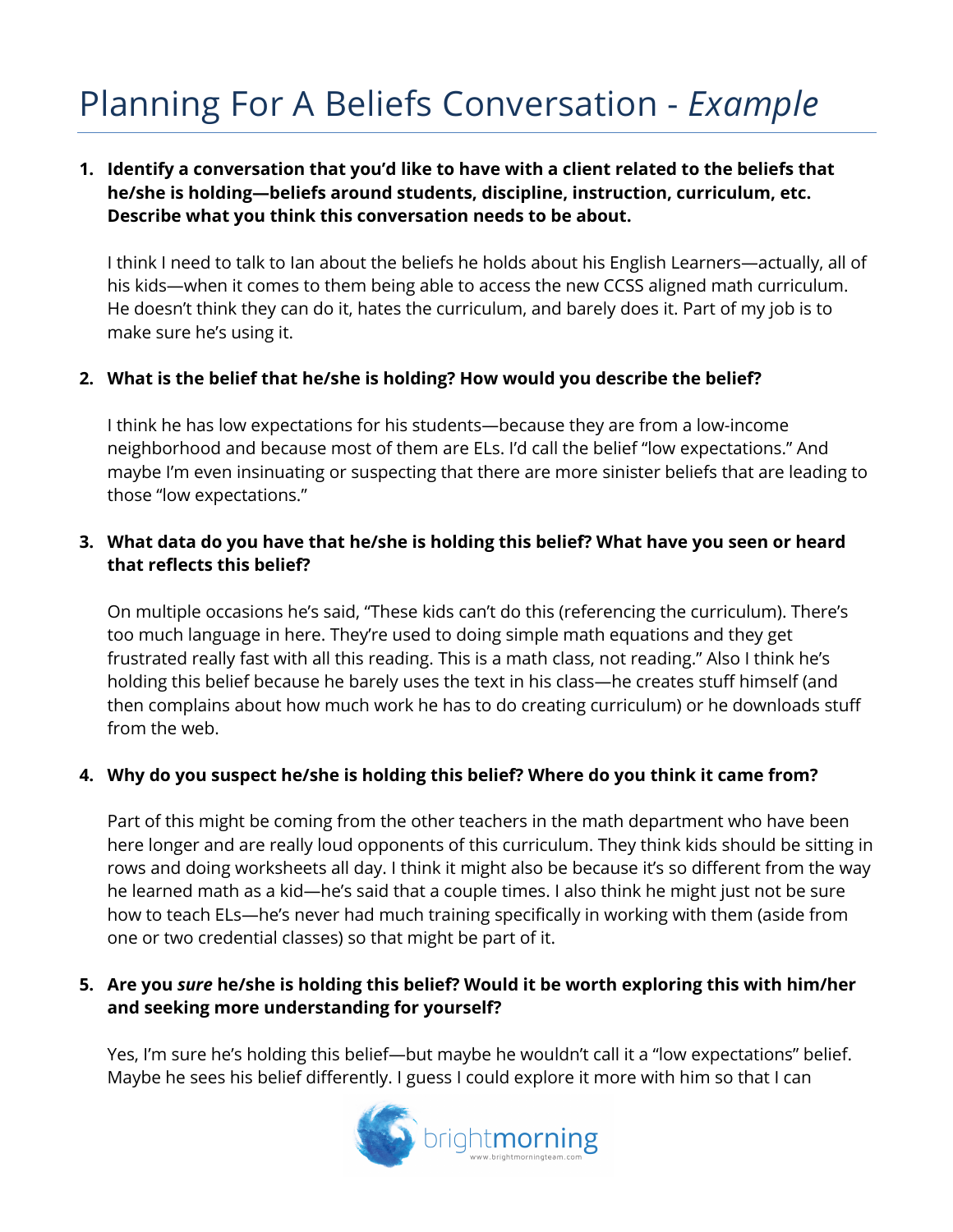understand how he sees this belief. I don't know if he thinks he's somehow helping kids by not giving them this curriculum—because he doesn't want them to get frustrated. I guess I could explore this…But I'm not sure if that's a good use of my time.

## **6. What do you see as the negative impact on students or the unintended consequences of the client holding this belief?**

I think it has a negative impact on kids—because I think they can do this curriculum and so by not being given a chance they're being held back. They need to learn math this way now because it's how they'll be taught in high school and they'll have to take assessments that ask them to demonstrate their mathematical understanding in this way—so yes, there's a big negative impact on kids. Also, there's just no rigor in his classroom and so kids are bored and some act out and others just mentally check out. So yes, there's a negative impact on kids.

## **7. What data could you gather or share to help him see the negative impact?**

I could gather data on student engagement during class, time on/off task for kids. I could capture student comments—because I've heard them say things like, "This is so easy, we did this in third grade." But he obviously doesn't hear that. I could show him what they'll have to do in high school and the questions on the exit exam so that he knows what they'll need to do. I'm not really sure, however, that data is going to help him do something differently—I don't know if it'll matter to him.

## **8. Are there any aspects of the system that your client is in which foster this belief or which don't interrupt it? Does he/she get fuel for the belief from somewhere in the system? Are there messages coming from someone that affirm—or deny—this belief?**

I guess this could be part of the problem. The principal is wishy-washy on this curriculum himself. He missed the administrator's orientation to it and I suspect he has some reservations about it. (Sometimes, to be honest, I wonder about his expectations for our students). So I don't think teachers are getting a strong message from admin that yes, this is a great curriculum that our kids can do and that teachers need to use. I'm not sure if the principal really knows what to look for when he visits classes to see if it's being taught. The push for this new curriculum came from our Director of Teaching and Learning and she's new and a lot of people don't like her—so I don't know. And then the veteran teachers keep saying things like, "This too shall pass," and telling newer teachers that in a couple of years this will be gone and there's be some other new faddish thing that they'll be asked to do.

**9. Do you suspect that the client has some gaps—and if so, in which gap areas? What might he/she need in order to close those gaps? Is there any chance that those gaps could be fueling this belief?** 

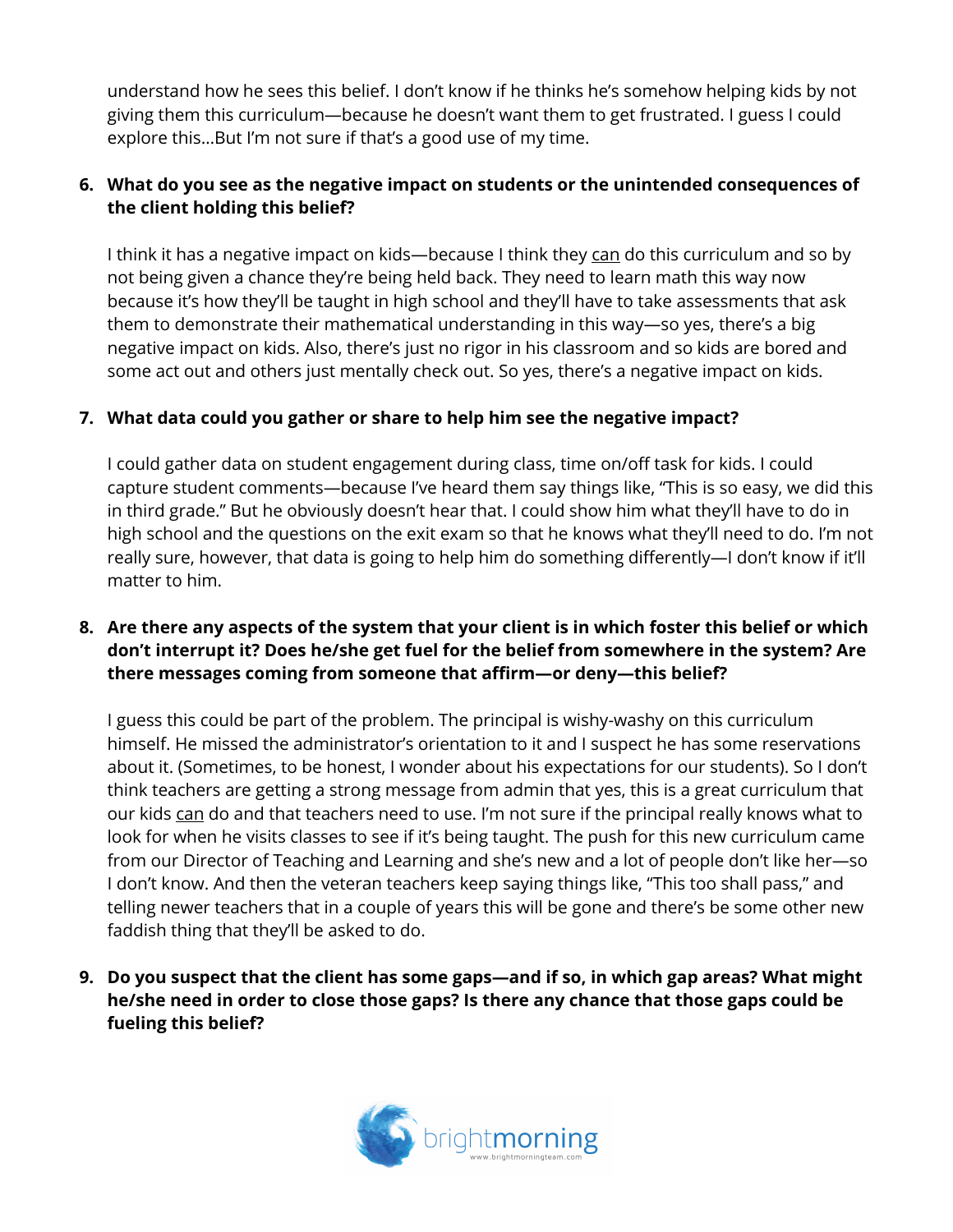Yes, I think he has a lot of gaps. He doesn't know much about teaching ELs, he doesn't seem to have very many management techniques—which might be why he just wants his kids to sit quietly and do work sheets so that he doesn't have to figure out how to manage small groups doing cooperative learning tasks. I don't know if he even knows how to do the kind of math we're teaching kids now, to be honest. I guess he also has a lot of skill gaps—he doesn't know how to give his students access to the content through their language limitations, he doesn't know how to scaffold the learning or chunk it so that they can do it. I don't even know if he knows how to assess what they can and can't do. Because some of them can do it but he thinks they can't—so maybe that's another skill gap in the area of assessment. As I think about it, I think he has a ton of gaps which feels overwhelming because what he needs is a ton of PD. Yeah, maybe the gaps are fueling the belief. Maybe he even has beliefs about his own capacity maybe he has low expectations of himself? Hum. I'll have to think about that.

## **10. What could you do to support your client to try something different? What could you say? What could you facilitate, demonstrate, share, show, offer or present?**

- It might help for him to see these kids in their science class—where they are doing really complicated group work and experiments, using a lot of academic language, and reading complex text. Maybe it would help for him to both see that they can do it and to observe how the teacher scaffolds the learning.
- **I think I could model a lesson where I specifically address the language issue and I preview** the vocabulary, offer strategies for kids to understand the text, and differentiate instruction for those who don't need the scaffolding.
- It could also help for him to learn some strategies to use with kids when they get frustrated—some Social Emotional Learning strategies that he can use with his students to help them manage the difficulty of this curriculum.
- **•** I might try getting him to reflect on how he's teaching in the way he was taught, which served him then and until now, but help him see that it won't serve us in the 21<sup>st</sup> century.
- **I could help him focus on getting to know one student and learning about his or her needs** and how to help him/her learn. This might help expand his empathy and understanding for his kids.

## **11. Activate your empathy for your client. What do you appreciate about him/her? What are his/her strengths?**

Sometimes I think he is committed to working in our school—sometimes I get a glimpse of a commitment to our students. He can be very organized. He's always prepared. He is pretty respectful in PLCs and doesn't dominate the conversation—I guess he seems to listen a lot. He's taken on some extra stuff like coaching the Chess Club and helping with the Journalism Club. He doesn't yell at kids—he's not mean. Most of the time his relationship with kids is decent.

## **12. Reflect on these questions to activate your will, confidence and courage:**

§ Why does this conversation that you want to have matter?